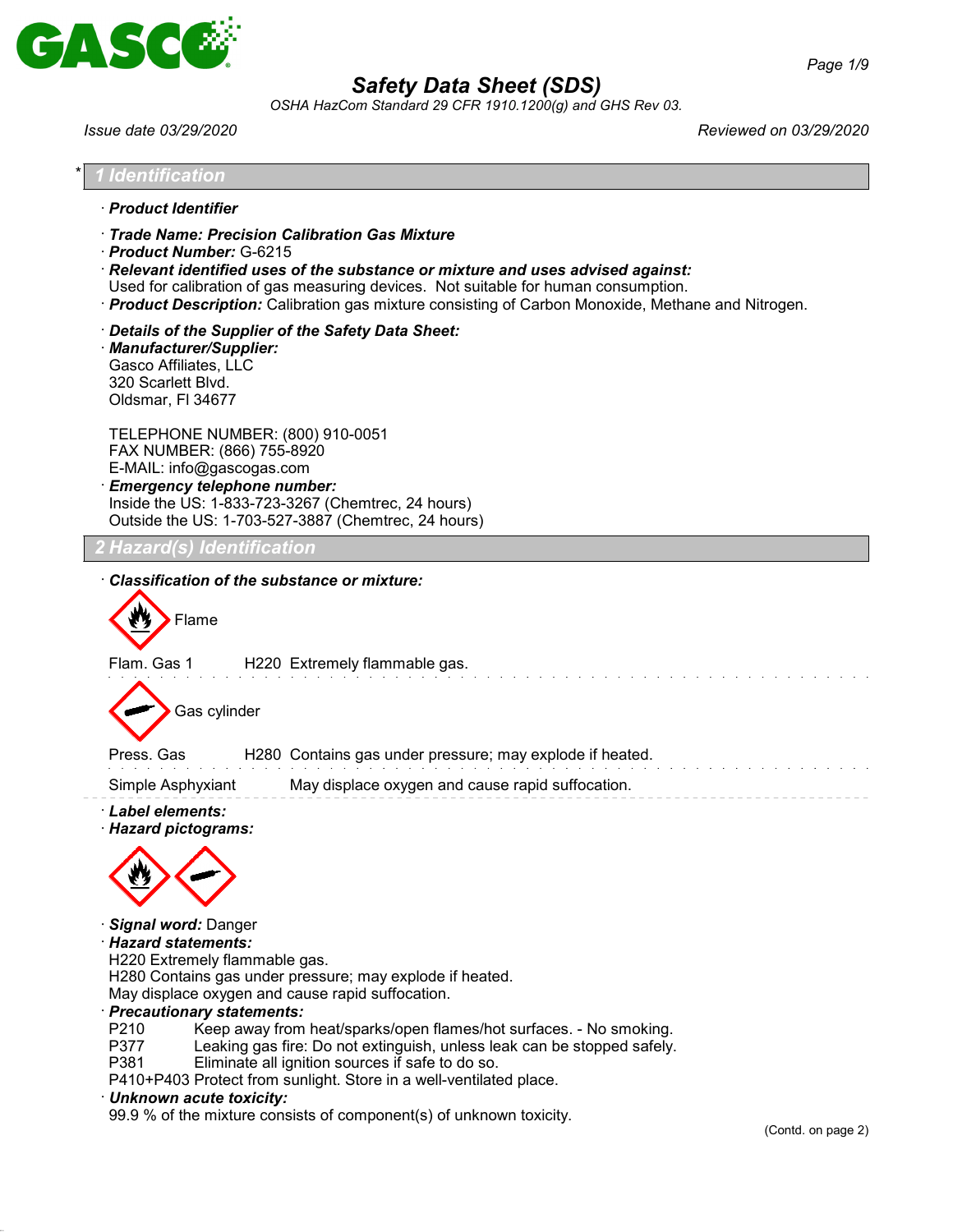*OSHA HazCom Standard 29 CFR 1910.1200(g) and GHS Rev 03.*

*Issue date 03/29/2020 Reviewed on 03/29/2020*

# *Trade Name: Precision Calibration Gas Mixture*

- · *Classification system:*
- · *NFPA ratings (scale 0 4)*

0 4  $\overline{0}$  $Health = 0$ Fire  $= 4$ 

Reactivity =  $0$ 

The substance possesses oxidizing properties.

· *HMIS-ratings (scale 0 - 4)*

**HEALTH**  FIRE  $R$ **REACTIVITY**  $\boxed{0}$  Physical Hazard = 0 0 Health = 0 4 Fire  $= 4$ 

· *Hazard(s) not otherwise classified (HNOC):* None known

\* *3 Composition/Information on Ingredients*

# · *Chemical characterization: Mixtures*

· *Description:* Mixture of substances listed below with non-hazardous additions.

| · Dangerous Components: |                                                                      |                    |
|-------------------------|----------------------------------------------------------------------|--------------------|
| CAS: 7727-37-9          | Nitrogen                                                             | $9.915 - 91.3461%$ |
|                         | RTECS: QW 9700000 $\diamondsuit$ Press. Gas, H280; Simple Asphyxiant |                    |
| CAS: 630-08-0           | Carbon Monoxide                                                      | $0.0025 - 0.085\%$ |
| RTECS: FG 3500000       |                                                                      |                    |
| CAS: 74-82-8            | Methane                                                              | $8.6514 - 90\%$    |
| RTECS: PA 1490000       | ♦ Flam. Gas 1, H220; ♦ Press. Gas, H280; Simple Asphyxiant           |                    |
| .                       |                                                                      |                    |

# *4 First-Aid Measures*

# · *Description of first aid measures*

# · *General information:*

Symptoms of poisoning may occur after exposure to dust, fumes or particulates; seek medical attention if feeling unwell.

# · *After inhalation:*

Generally the product does not irritate with inhalation.

Supply fresh air. If required, provide artificial respiration. Consult doctor if symptoms persist.

In case of unconsciousness place patient stably in the side position for transportation.

#### · *After skin contact:*

Generally, the product does not irritate the skin.

In cases of contact with liquified material, frostbite may occur. Immerse frostbite in cool-warm water and seek medical attention.

Wash with soap and water.

If skin irritation occurs, consult a doctor.

# · *After eye contact:*

Not anticipated under normal use.

Rinse opened eye for several minutes under running water. If symptoms persist, consult a doctor.

#### · *After swallowing:*

Not a normal route of entry.

If swallowed and symptoms occur, consult a doctor.

· *Information for doctor*

· *Most important symptoms and effects, both acute and delayed:* No further relevant information available.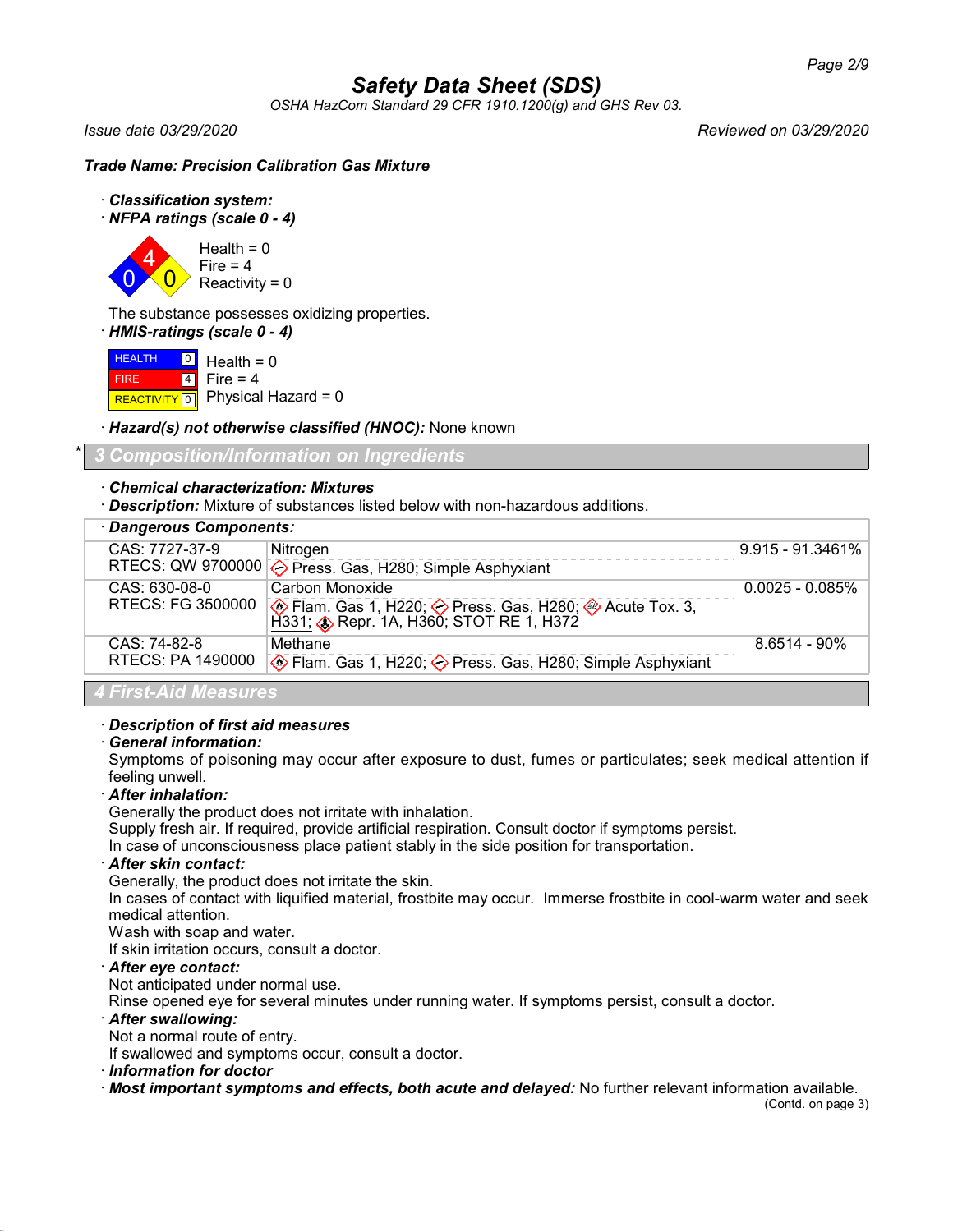*OSHA HazCom Standard 29 CFR 1910.1200(g) and GHS Rev 03.*

*Issue date 03/29/2020 Reviewed on 03/29/2020*

### *Trade Name: Precision Calibration Gas Mixture*

#### · *Indication of any immediate medical attention and special treatment needed:*

No further relevant information available.

# *5 Fire-Fighting Measures*

### · *Extinguishing media*

· *Suitable extinguishing agents:*

Use fire fighting measures that suit the environment.

Use water spray to cool fire-exposed containers.

- · *For safety reasons unsuitable extinguishing agents:* No further relevant information.
- · *Special hazards arising from the substance or mixture:*

Closed containers may explode when exposed to extreme heat.

If incinerated, product will release the following toxic fumes: Oxides of Carbon and Nitrogen (NOx).

· *Advice for firefighters* Certain variations of the gas mixture are flammable. Use caution.

· *Special protective equipment for firefighters:*

As in any fire, wear self-contained breathing apparatus pressure-demand (NIOSH approved or equivalent) and full protective gear to prevent contact with skin and eyes.

#### *6 Accidental Release Measures*

· *Personal precautions, protective equipment and emergency procedures:*

Ensure adequate ventilation.

Treat any fumes as toxic.

Wear protective equipment. Keep unprotected persons away.

Keep people at a distance and stay upwind.

· *Environmental precautions:* Inform authorities in case of gas release.

· *Methods and material for containment and cleaning up:*

Dispose of contaminated material as waste according to section 13. Ensure adequate ventilation.

Dispose of the collected material according to regulations.

· *Reference to other sections:*

See Section 7 for information on safe handling.

See Section 8 for information on personal protection equipment.

See Section 13 for disposal information.

# *7 Handling and Storage*

#### · *Handling*

# · *Precautions for safe handling:*

Ensure good ventilation/exhaustion at the workplace.

Be aware of any signs of dizziness or fatigue; exposures to fatal concentrations of this gas mixture could occur without any significant warning symptoms due to the potential for oxygen deficiency (simple asphyxiation). Do not attempt to adjust, repair or in any other way modify the cylinders containing this gas mixture. If there is a malfunction or another type of operational problem, contact nearest distributor immediately.

# · *Information about protection against explosions and fires:*

Pressurized container: protect from sunlight and do not expose to temperatures exceeding 50°C, i.e. electric lights. Do not pierce or burn, even after use.

Do not cut, grind or weld on container that contains or contained product.

Do not spray on a naked flame or any incandescent material.

# · *Conditions for safe storage, including any incompatibilities*

Store away from strong oxidizing agents, phosphorous, organic materials, Alkali metals, metal oxides and powdered metals.

(Contd. on page 4)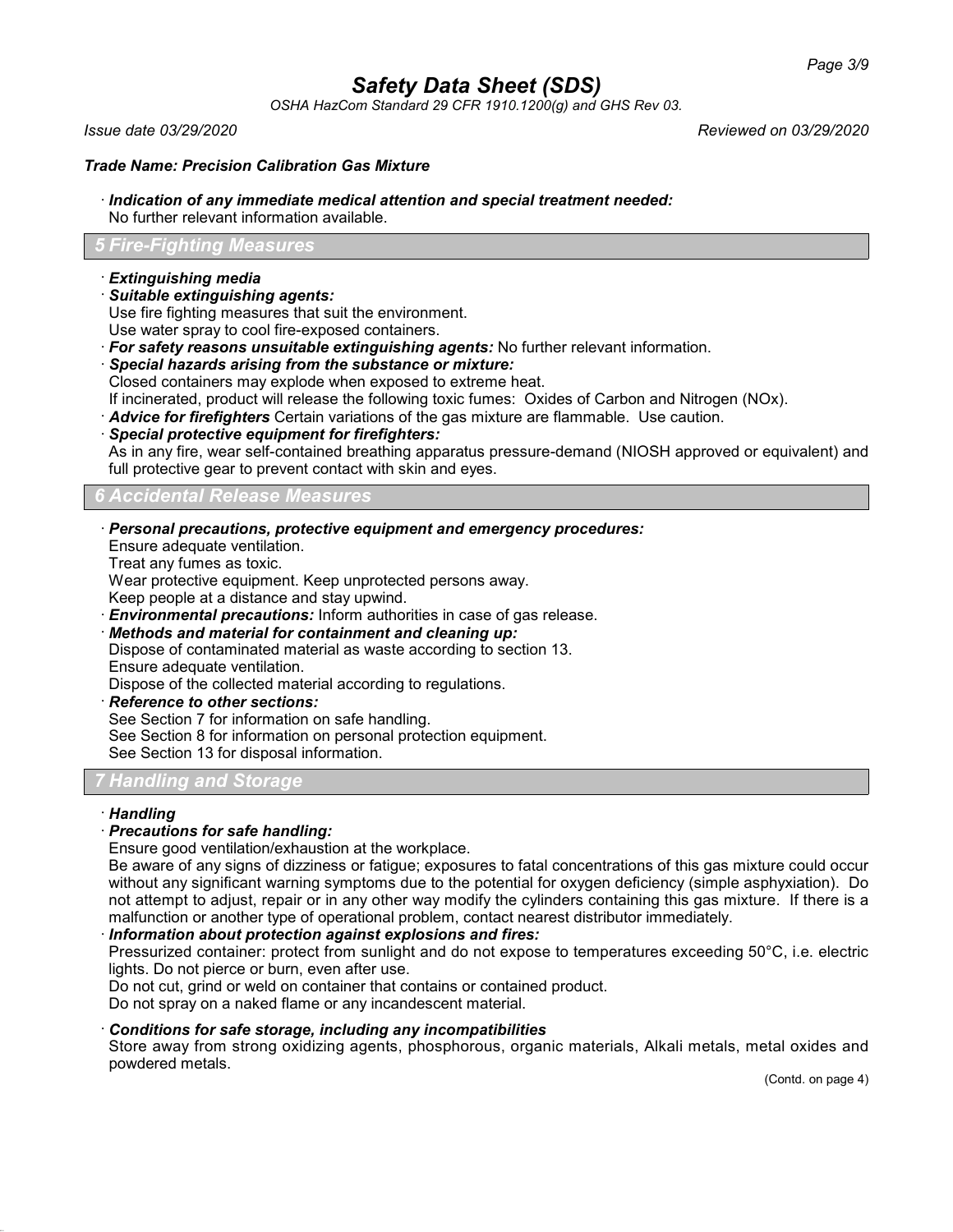*OSHA HazCom Standard 29 CFR 1910.1200(g) and GHS Rev 03.*

#### *Issue date 03/29/2020 Reviewed on 03/29/2020*

# *Trade Name: Precision Calibration Gas Mixture*

### · *Storage*

### · *Requirements to be met by storerooms and receptacles:*

Store in a cool location.

Cylinders should be firmly secured to prevent falling or being knocked over. Cylinders must be protected from the environment, and preferably kept at room temperature. Cylinders should be stored in dry, well-ventilated areas, away from sources of heat, ignition, and direct sunlight. Protect cylinders against physical damage. Full and empty cylinders should be segregated. Use a "first-on, first-out" inventory system to prevent full containers from being stored for long periods of time.

· *Information about storage in one common storage facility:* Not required.

- · *Further information about storage conditions:* Store in cool, dry conditions in well sealed receptacles.
- **Specific end use(s):** No further relevant information available.

*8 Exposure Controls/Personal Protection*

· *Additional information about design of technical systems:* No further data; see section 7.

#### · *Control parameters:*

All ventilation should be designed in accordance with OSHA standard (29 CFR 1910.94). Use mechanical (general) ventilation for storage areas. Use appropriate ventilation as required to keep Exposure Limits in Air below TLV & PEL limits.

# · *Components with occupational exposure limits:*

# **7727-37-9 Nitrogen**

TLV withdrawn TLV, see App. F; simple asphyxiant

#### **74-82-8 Methane**

TLV  $\lvert$  refer to Appendix F, 1000ppm

# **630-08-0 Carbon Monoxide**

PEL Long-term value: 55 mg/m<sup>3</sup>, 50 ppm

REL Long-term value:  $40 \text{ mg/m}^3$ , 35 ppm Ceiling limit value: 229 mg/m<sup>3</sup>, 200 ppm

TLV Long-term value: 29 mg/m<sup>3</sup>, 25 ppm BEI

· *Additional information:* The lists that were valid during the creation of this SDS were used as basis.

#### · *Exposure controls:*

- · *Personal protective equipment*
- · *General protective and hygienic measures:* Keep away from foodstuffs, beverages and feed. Wash hands before breaks and at the end of work. · *Breathing equipment:*



Suitable respiratory protective device recommended.

- · *Protection of hands:* Not required.
- · *Eye protection:*



Tightly sealed goggles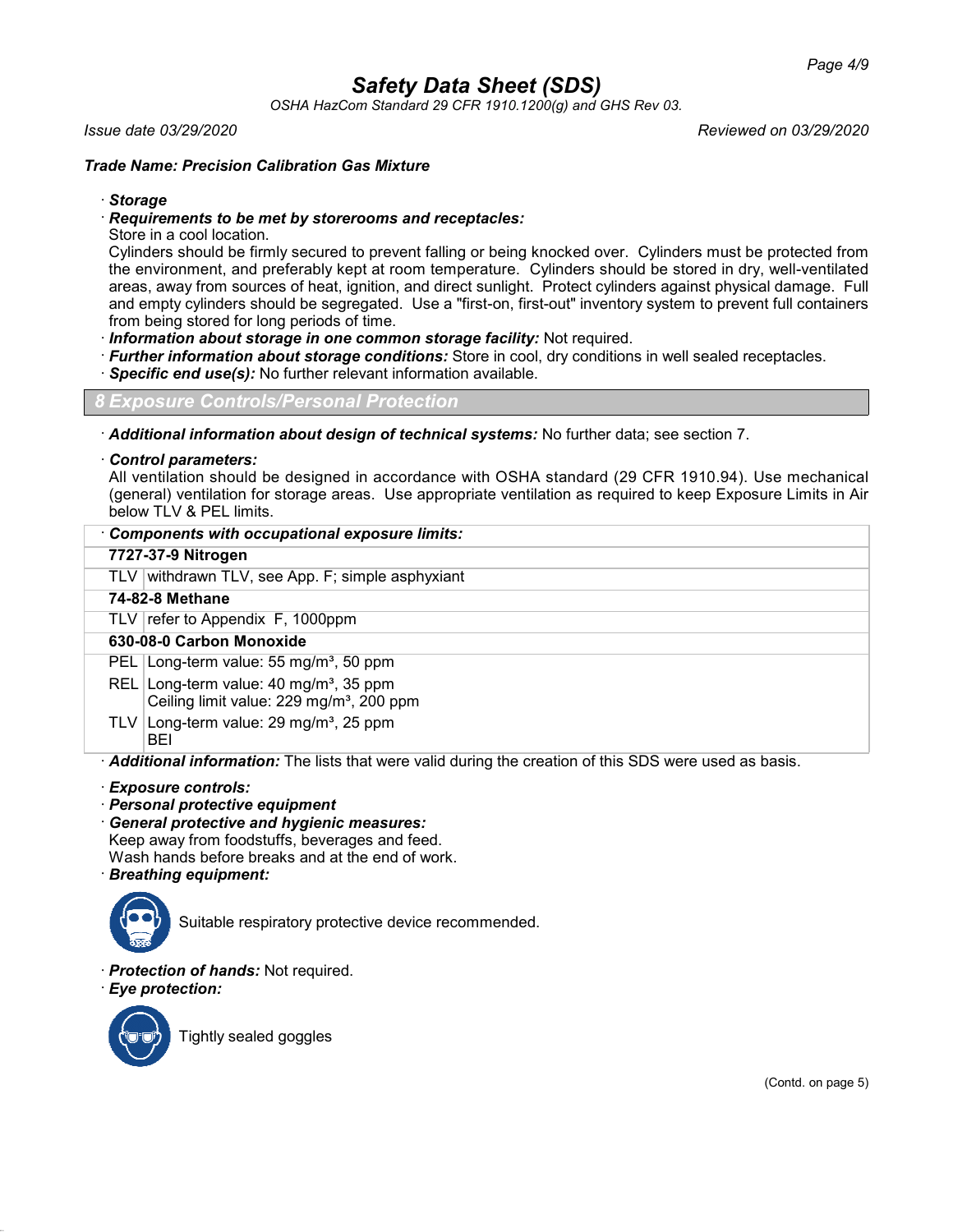*OSHA HazCom Standard 29 CFR 1910.1200(g) and GHS Rev 03.*

*Issue date 03/29/2020 Reviewed on 03/29/2020*

# *Trade Name: Precision Calibration Gas Mixture*

# *9 Physical and Chemical Properties*

| Information on basic physical and chemical properties<br><b>General Information</b>               |                                            |
|---------------------------------------------------------------------------------------------------|--------------------------------------------|
| · Appearance:                                                                                     |                                            |
| Form:                                                                                             | Gaseous                                    |
| Color:                                                                                            | Clear, colorless                           |
| · Odor:                                                                                           | <b>Odorless</b>                            |
| Odor threshold:                                                                                   | Not determined.                            |
| · pH-value:                                                                                       | Not available                              |
| Change in condition<br><b>Melting point/Melting range:</b><br><b>Boiling point/Boiling range:</b> | Not determined.<br>Not determined.         |
| · Flash point:                                                                                    | None                                       |
| · Flammability (solid, gaseous):                                                                  | Flammable.                                 |
| · Decomposition temperature:                                                                      | Not determined.                            |
| · Auto igniting:                                                                                  | Product is not self-igniting.              |
| · Danger of explosion:                                                                            | Not determined.                            |
| · Explosion limits:                                                                               |                                            |
| Lower:                                                                                            | Not determined.                            |
| <b>Upper:</b>                                                                                     | Not determined.                            |
| · Vapor pressure:                                                                                 | Not determined.                            |
| · Density:                                                                                        |                                            |
| <b>Relative density:</b>                                                                          | Not determined.                            |
| Vapor density:                                                                                    | Not determined.                            |
| <b>Evaporation rate:</b>                                                                          | Not applicable.                            |
| · Solubility in / Miscibility with:                                                               |                                            |
| <b>Water:</b>                                                                                     | Not miscible or difficult to mix.          |
| · Partition coefficient (n-octanol/water): Not determined.                                        |                                            |
| · Viscosity:                                                                                      |                                            |
| <b>Dynamic:</b>                                                                                   | Not determined.                            |
| <b>Kinematic:</b>                                                                                 | Not determined.                            |
| · Solvent content:                                                                                |                                            |
| <b>Organic solvents:</b>                                                                          | 0.0 %                                      |
| Other information:<br>10 Stability and Reactivity                                                 | No further relevant information available. |

· *Reactivity:* No further relevant information available.

· *Chemical stability:* Stable under normal conditions.

· *Thermal decomposition / conditions to be avoided:* No decomposition if used according to specifications.

· *Possibility of hazardous reactions:* No dangerous reactions known.

· *Conditions to avoid:* No further relevant information available.

· *Incompatible materials:*

Strong oxidizing agents, phosphorous, organic materials, Alkali metals, metal oxides and powdered metals.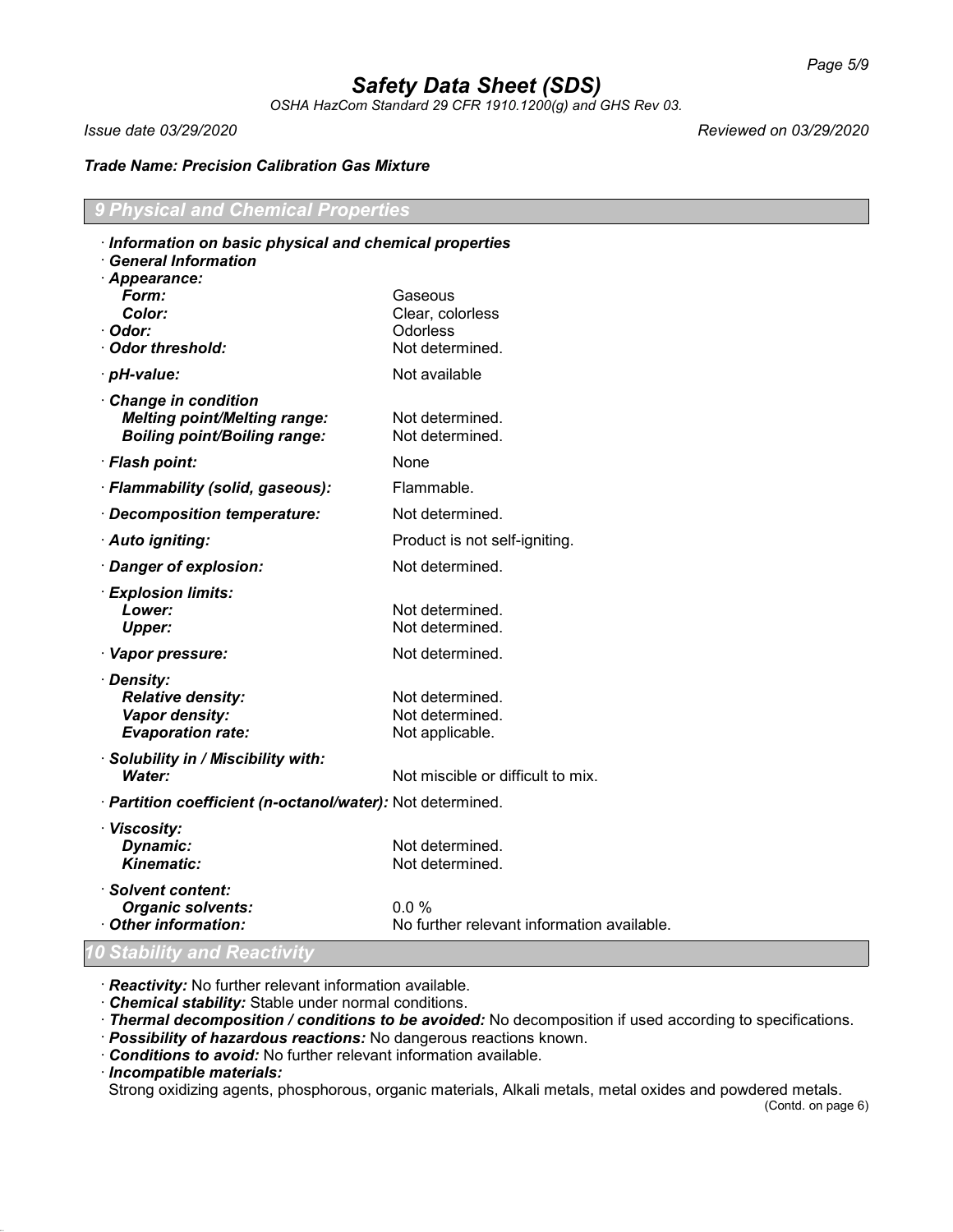*OSHA HazCom Standard 29 CFR 1910.1200(g) and GHS Rev 03.*

*Issue date 03/29/2020 Reviewed on 03/29/2020*

### *Trade Name: Precision Calibration Gas Mixture*

#### · *Hazardous decomposition products:* Carbon Oxides and Nitrogen Oxides (NOx).

#### *11 Toxicological Information*

- · *Information on toxicological effects:*
- · *Acute toxicity:*

#### · *LD/LC50 values that are relevant for classification:*

### **630-08-0 Carbon Monoxide**

Inhalative  $|LG50/4 h|7520$  mg/l (Rat)

#### **74-82-8 Methane**

Inhalative  $LC50/4$  h  $217$  mg/l (Mouse)

#### · *Primary irritant effect:*

- · *On the skin:* No irritating effect.
- · *On the eye:* No irritating effect.
- · *Additional toxicological information:*

The product shows the following dangers according to internally approved calculation methods for preparations:

# · *Carcinogenic categories:*

#### · *IARC (International Agency for Research on Cancer):*

- Group 1 Carcinogenic to humans
- Group 2A Probably carcinogenic to humans
- Group 2B Possibly carcinogenic to humans
- Group 3 Not classifiable as to its carcinogenicity to humans
- Group 4 Probably not carcinogenic to humans

None of the ingredients are listed.

#### · *NTP (National Toxicology Program):*

None of the ingredients are listed.

# · *OSHA-Ca (Occupational Safety & Health Administration):*

None of the ingredients are listed.

# *12 Ecological Information*

- · *Toxicity:* The hazards for the aquatic environment are unknown.
- · *Aquatic toxicity:* No further relevant information available.
- · *Persistence and degradability:* No further relevant information available.
- · *Behavior in environmental systems:*
- · *Bioaccumulative potential:* No further relevant information available.
- · *Mobility in soil:* No further relevant information available.
- · *Additional ecological information:*
- · *General notes:* Generally not hazardous for water.
- · *Results of PBT and vPvB assessment:*
- · *PBT:* Not applicable.
- · *vPvB:* Not applicable.
- · *Other adverse effects:* No further relevant information available.

#### *13 Disposal Considerations*

#### · *Waste treatment methods*

· *Recommendation:*

Release all residual gas pressure in a well ventilated area. Verify the cylinder is completely empty (0 PSIG). Remove or cover any hazard labels. Return empty cylinder for recycling.

NOTE: Check with the local easte authority before placing any gas cylinder into waste container for pickup.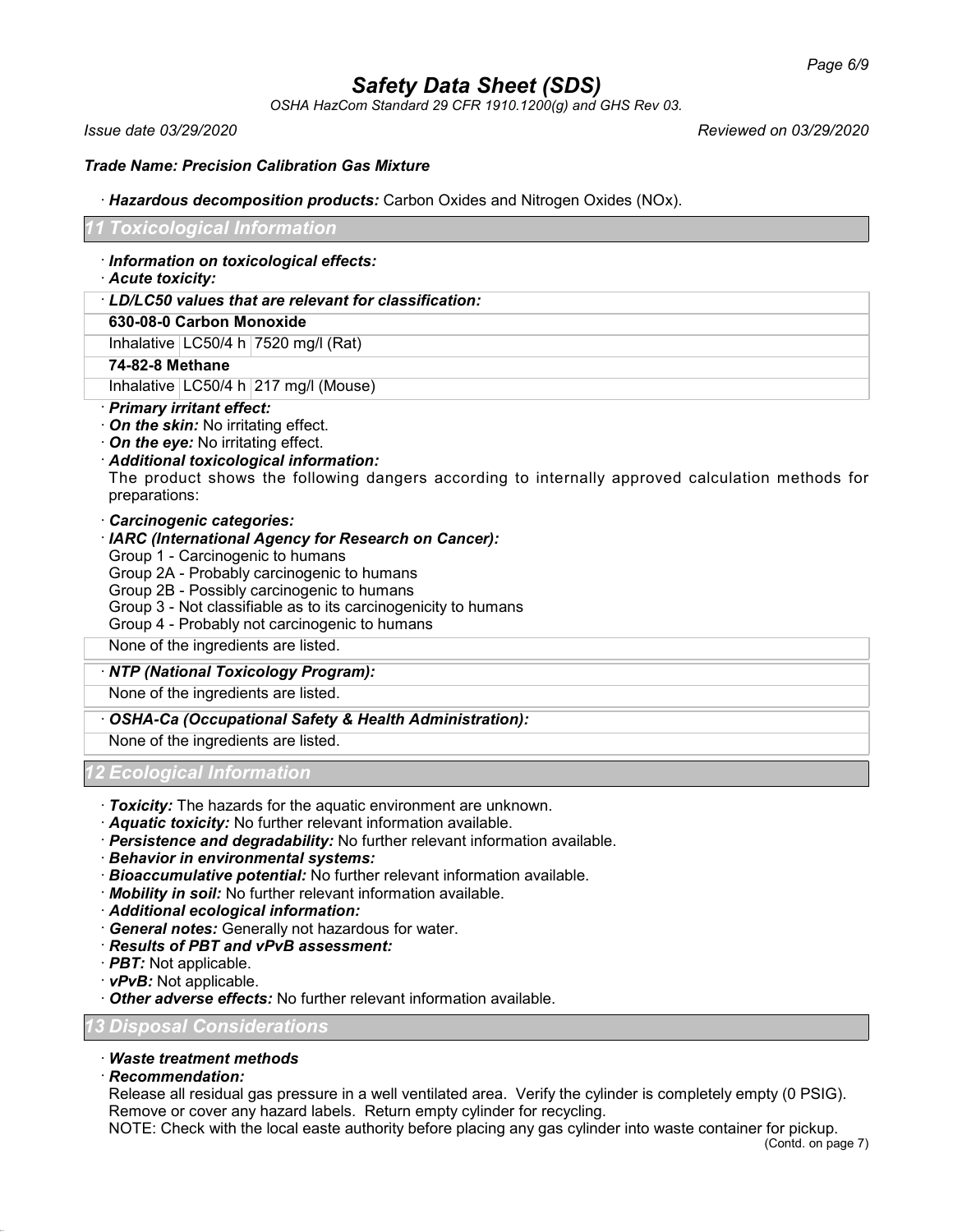*OSHA HazCom Standard 29 CFR 1910.1200(g) and GHS Rev 03.*

*Issue date 03/29/2020 Reviewed on 03/29/2020*

#### *Trade Name: Precision Calibration Gas Mixture*

- GASCO encourages the consumer to return all cylinders.
- · *Waste disposal key:* The U.S. EPA has not published waste disposal numbers for this product's components.
- · *Uncleaned packaging*
- · *Recommendation:* Return cylinder and unused product to supplier.

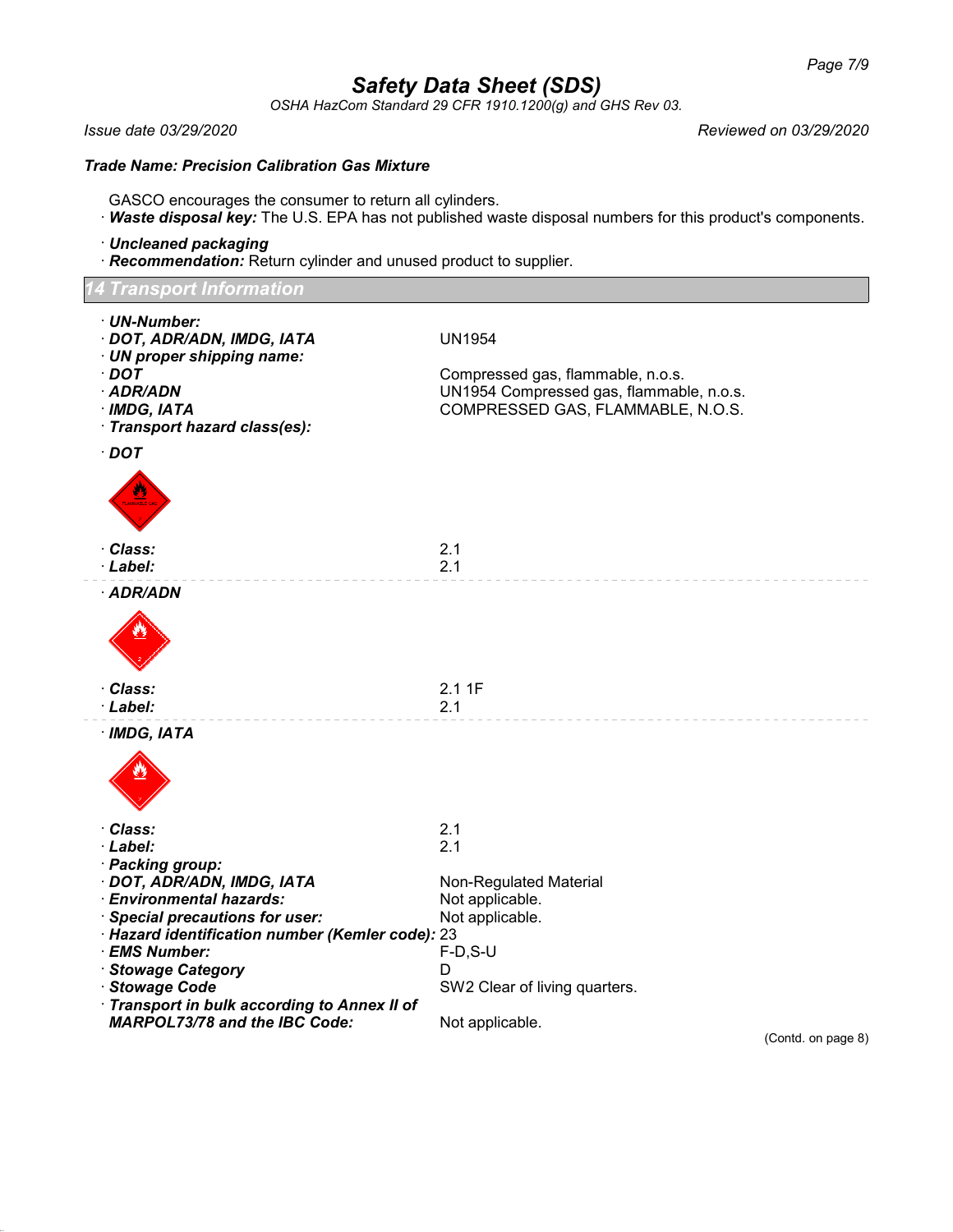*OSHA HazCom Standard 29 CFR 1910.1200(g) and GHS Rev 03.*

*Issue date 03/29/2020 Reviewed on 03/29/2020*

*Trade Name: Precision Calibration Gas Mixture*

| · Transport/Additional information:                                                                                                                           |                                                                                      |  |  |
|---------------------------------------------------------------------------------------------------------------------------------------------------------------|--------------------------------------------------------------------------------------|--|--|
| $\cdot$ DOT                                                                                                                                                   |                                                                                      |  |  |
| · Quantity limitations:                                                                                                                                       | On passenger aircraft/rail: Forbidden<br>On cargo aircraft only: 150 kg              |  |  |
| · ADR/ADN                                                                                                                                                     |                                                                                      |  |  |
| · Excepted quantities (EQ):                                                                                                                                   | Code: E0<br>Not permitted as Excepted Quantity                                       |  |  |
| · IMDG                                                                                                                                                        |                                                                                      |  |  |
| · Limited quantities (LQ):                                                                                                                                    | 0                                                                                    |  |  |
| · Excepted quantities (EQ):                                                                                                                                   | Code: E0                                                                             |  |  |
| · UN "Model Regulation":                                                                                                                                      | Not permitted as Excepted Quantity<br>UN 1954 COMPRESSED GAS, FLAMMABLE, N.O.S., 2.1 |  |  |
| 15 Regulatory Information                                                                                                                                     |                                                                                      |  |  |
| $\cdot$ Safety, health and environmental regulations/legislation specific for the substance or mixture:<br>· SARA (Superfund Amendments and Reauthorization): |                                                                                      |  |  |
| · Section 355 (extremely hazardous substances):                                                                                                               |                                                                                      |  |  |
| None of the ingredients are listed.                                                                                                                           |                                                                                      |  |  |
| · Section 313 (Specific toxic chemical listings):                                                                                                             |                                                                                      |  |  |
| None of the ingredients are listed.                                                                                                                           |                                                                                      |  |  |
| · TSCA (Toxic Substances Control Act):                                                                                                                        |                                                                                      |  |  |
| 74-82-8 Methane                                                                                                                                               |                                                                                      |  |  |
| 7727-37-9 Nitrogen                                                                                                                                            |                                                                                      |  |  |
| 630-08-0 Carbon Monoxide                                                                                                                                      |                                                                                      |  |  |
| California Proposition 65:                                                                                                                                    |                                                                                      |  |  |
| Chemicals known to cause cancer:                                                                                                                              |                                                                                      |  |  |
| None of the ingredients are listed.                                                                                                                           |                                                                                      |  |  |
| Chemicals known to cause reproductive toxicity for females:                                                                                                   |                                                                                      |  |  |
| None of the ingredients are listed.                                                                                                                           |                                                                                      |  |  |
| Chemicals known to cause reproductive toxicity for males:                                                                                                     |                                                                                      |  |  |
| None of the ingredients are listed.                                                                                                                           |                                                                                      |  |  |
| Chemicals known to cause developmental toxicity:                                                                                                              |                                                                                      |  |  |
| None of the ingredients are listed.                                                                                                                           |                                                                                      |  |  |
| · Carcinogenic categories:                                                                                                                                    |                                                                                      |  |  |
| · EPA (Environmental Protection Agency):                                                                                                                      |                                                                                      |  |  |
| None of the ingredients are listed.                                                                                                                           |                                                                                      |  |  |
| · TLV (Threshold Limit Value established by ACGIH):                                                                                                           |                                                                                      |  |  |
| None of the ingredients are listed.                                                                                                                           |                                                                                      |  |  |
| · NIOSH-Ca (National Institute for Occupational Safety and Health):                                                                                           |                                                                                      |  |  |
| None of the ingredients are listed.                                                                                                                           |                                                                                      |  |  |
| <b>GHS label elements</b>                                                                                                                                     |                                                                                      |  |  |

The product is classified and labeled according to the Globally Harmonized System (GHS).